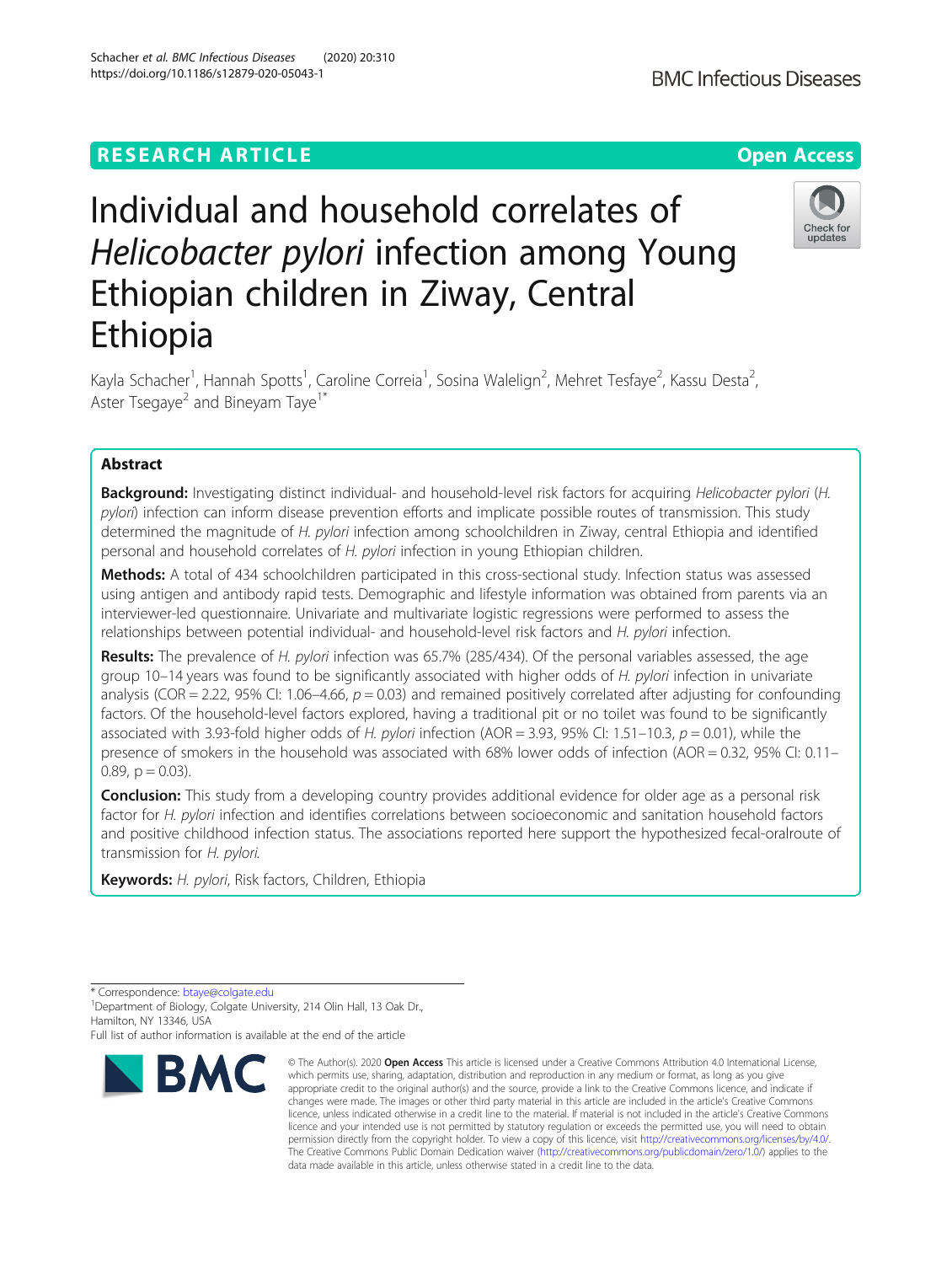# Background

Helicobacter pylori (H. pylori) is a pathogenic bacterium that infects human gastric mucosa  $[1]$  $[1]$  $[1]$ . It is known to be one of the leading causes of dyspepsia, active gastritis, peptic ulcers, and gastric adenocarcinomas [[1\]](#page-9-0). Because of its role in gastric cancers, it is classified as a World Health Organization Group 1 carcinogen [\[2](#page-9-0)]. Nearly one half of the global population is infected with H. pylori, with some countries reporting over 80% infection rates [[3,](#page-9-0) [4\]](#page-9-0). Although prevalence rates have been generally declining in recent years, infection remains more prevalent in developing countries in comparison to developed countries [\[3](#page-9-0), [4\]](#page-9-0). The reasons for this are not yet fully established, though are speculated to be related to poorer sanitation and living conditions in resourcelimited settings [\[3](#page-9-0)].

Close person-to-person contact, especially between family members living together, has been shown to be important for *H. pylori* transmission  $[5, 6]$  $[5, 6]$  $[5, 6]$  $[5, 6]$ . The exact mode of person-to-person transmission remains unclear though, with literature proposing both oral-oral and fecal-oral routes. Although H. pylori has been detected in dental plaque, saliva, gastric juice, and fecal matter, samples outside of the stomach have proven difficult to culture [[7,](#page-9-0) [8](#page-9-0)]. Identifying associated risk factors for infection can create a more comprehensive understanding of probable H. pylori transmission mechanisms.

Most H. pylori infections are acquired during childhood and persist into adulthood [\[9](#page-9-0)]. Infection often remains latent for years, with symptomatic disease developing up to several decades later [[1\]](#page-9-0). Accordingly, H. *pylori* transmission is more highly associated with childhood living conditions than adult living conditions [[9,](#page-9-0) [10](#page-9-0)]. Previous studies have thus sought to identify select risk factors for H. pylori infection by examining childhood environments [\[10](#page-9-0)–[15](#page-9-0)]. Common risk factors examined in these studies include age, indicators of socioeconomic status, and poor hand and cooking sanitation [[10](#page-9-0)–[16](#page-9-0)]. Both individual and familial characteristics have been shown to influence infection status. Investigating separate personal- and household-level risks for acquiring H. pylori infection can elucidate appropriate levels of disease prevention efforts. While personal attributes are crucial to investigate, factors affecting entire households have a greater impact on the health of families and groups of people living in close proximity. Focusing on distinct household risk factors can help inform public health interventions that are able to prevent a comparatively larger number of cases.

Despite the unequal worldwide distribution of H. pylori infection, previous studies on risk factors for childhood infection have almost mostly been carried out in industrialized countries [\[10](#page-9-0)–[15\]](#page-9-0). More research needs to be done to identify and compare risk factors in children in more resource-limited settings, as these are the demographics with the highest rates of infection. H. pylori prevalence is comparatively understudied in many African countries, though the studies that have been completed show higher than average prevalence rates [\[3](#page-9-0), [4](#page-9-0), [17,](#page-9-0) [18](#page-9-0)]. This makes studying childhood H. pylori infection in these countries important for disease surveillance and intervention. Understanding which contributing factors are inherent or mutable on the personal and household levels will enable public health workers to effectively maximize prevention by adding important clarifying details to the preexisting body of knowledge regarding *H. pylori* infections. This cross-sectional study therefore aimed to determine the magnitude of H. pylori infection among schoolchildren in Ziway, central Ethiopia and provide evidence for distinct personal and household risk factors associated with positive H. pylori childhood infection status.

# **Methods**

# Study area and design

This study was conducted in Ziway, Ethiopia along Lake Ziway located 160 km south of the country capital, Addis Ababa. Ziway has a population of 43,660 per the 2007 census and has experienced population and economic growth since its establishment in 1961. The population of Ziway is majority male (52.6%) and Orthodox Christian (51.0%). Participant study eligibility included children less than 15 years old who lived in Ziway and were enrolled in primary school. Data was collected from June 6 to July 30, 2016 at four different locations: Sher Elementary School, Sher Ethiopia Hospital, Batu Hospital, and Batu Health Clinic. A cross-sectional study was designed to examine the prevalence of  $H$ . *pylori* in Ziway schoolchildren as well as assess risk factors for acquiring H. pylori infection. A convenient sampling technique was used in order to enroll participants in the study; a child's school attendance on a particular day determined participation. Enrollment in mass deworming programs is based on World Health Organization (WHO) recommendation, in which anthelmintic drugs are administrated to all schoolchildren regardless of their demographic difference.

# Data collection and laboratory analyses

Informed consent forms were signed by the parents of children involved in the study. Demographic and lifestyle information was collected through a questionnaire developed previously [[19\]](#page-9-0), and administered to the parents by a trained interviewer. Demographic questions included information on mother's education, occupation, and place of residence. Lifestyle information included household size, sanitary conditions, child health practices, and latrine usage. Deworming status was ascertained from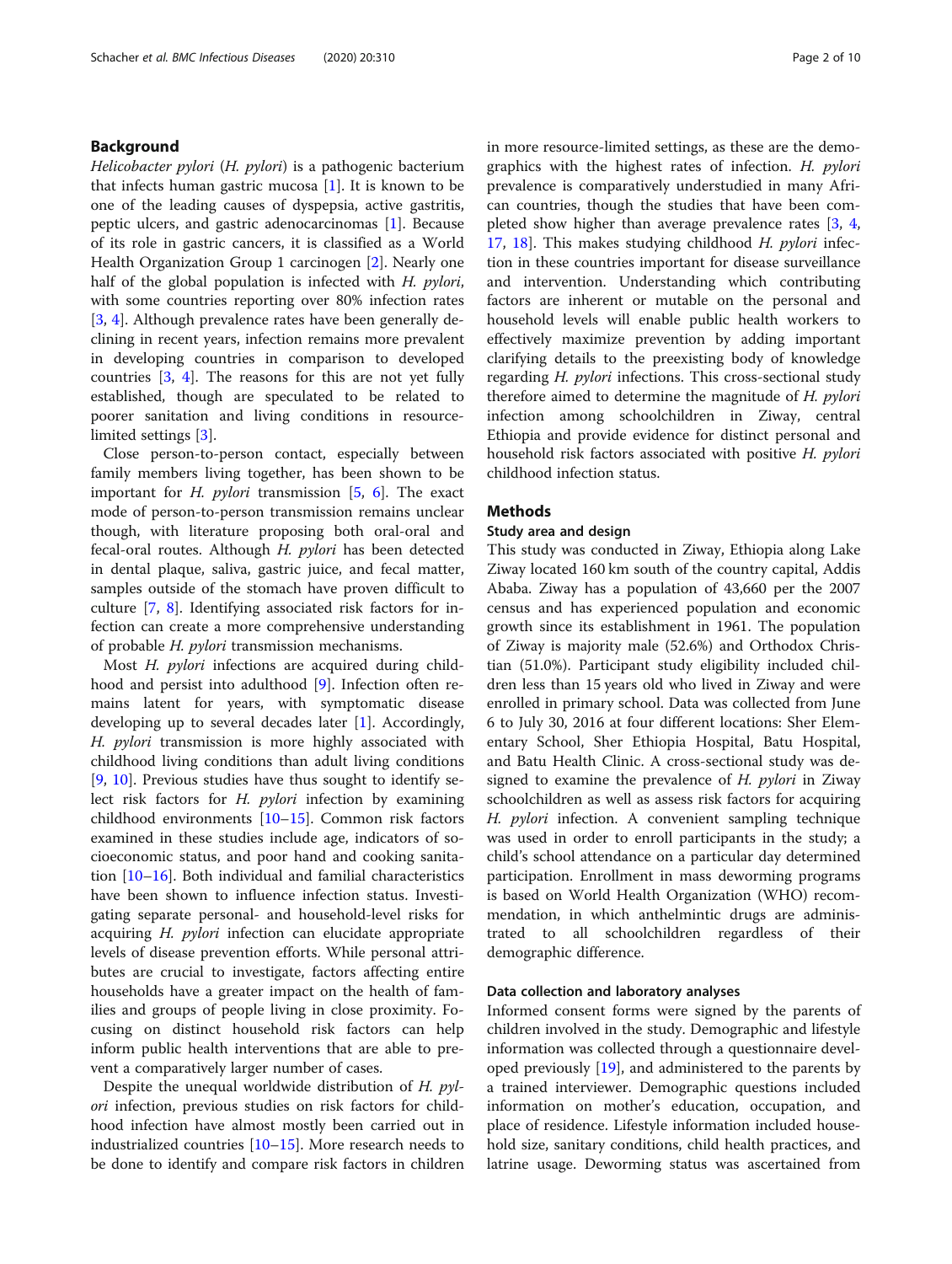school records. Active H. pylori infection was determined using an antigen rapid test enzyme immunoassay (Human Helicobacter Pylori Rapid Test Cassette Antigen RapiCard InstaTest, Diagnostic Automation Inc., USA). Each participant was given a leak-proof plastic container and clear instructions on how to collect a fecal sample. Once collected, samples were placed in a container with 10% formalin and transported to Sher Ethiopia Hospital for detection of H. pylori antigens. For this, a small amount of stool was homogenized with buffer solution and added to test wells. A monoclonal mix of anti-H. pylori antibodies was used for the capture antibody and a mix of monoclonal peroxidaseconjugated anti-H. pylori antibodies was used for the detection antibody. The test was read after 15 min of contact with antibodies. A positive result was defined as the presence of two lines, even if the test line was noticeably fainter than the control line. A negative result was defined as the presence of only the control line. The sensitivity and specificity of the test are 94 and 96.7%, respectively.

An antibody rapid test (Diagnostic Automation Inc., USA) was used to detect any past or present H. pylori infections through a double antigen chromatographic lateral flow immunoassay. This test is unable to distinguish between current and past infection. A 5 mL whole blood sample was collected from each participant using sterile disposable syringes. Within two hours of blood collection, serum samples were separated at Sher Hospital laboratory to detect presence of H. pylori antibodies. For this assay, each test well received 1–2 drops of serum and was read 15 min after the serum was added. A positive result was defined as the presence of two lines, even if the test line was noticeably fainter than the control line. A negative result was defined as the presence of only the control line.

#### Exposure definitions

Both personal and household-level risk factors were examined in order to understand the different levels of risk for H. pylori infection. Personal factors are individual attributes or behaviors that can affect the likelihood of developing a disease. Personal variables examined in this study include, but are not limited to, age, sex, medication history, and laboratory test results. All individual variables were able to be measured directly from participants.

Household factors are familial living conditions that affect health opportunities and outcomes for all people living in the same household. Some of the household factors assessed include, but are not limited to, indicators of socioeconomic status, housing conditions, cooking practices, water source, sanitation, and animal ownership. Several household factors are

difficult to measure directly, so in these cases proxy measurements were used as estimates. Socioeconomic status was determined using maternal education and household electricity use. Quality of housing materials was defined by wall type and floor type. Housing conditions were evaluated by the presence of a bed for the child and household cooking location. Sanitation was assessed through type of latrine in household and materials used for cooking.

# Outcome definitions

A positive stool antigen rapid test indicates bacterial antigens in the body and is used in this study to define current H. pylori infection. A positive antibody rapid test from a blood serum sample indicates antibodies for the bacteria are present in the bloodstream following infection and is used in this study to define past infection. Positive H. *pylori* infection status is classified as a positive outcome for either test signifying H. *pylori* infection at some point during the child's life.

#### Statistical analysis

Data were entered, cleaned, and coded for analysis using SPSS Statistics (IBM Corp., Armonk, N.Y., USA). Descriptive statistics were used to characterize data and assess distribution of study variables. Univariate logistic regressions were completed in order to identify factors to include in further analysis. Multivariate logistic regressions were completed to assess the relationships between potential risk factors and H. pylori infection status after adjusting for confounding variables. Both direct multivariate analysis using all factors and stepwise regression including only variables associated with positive  $H.$  pylori infection status at  $p < 0.3$  during univariate analysis were performed. Odds ratios were calculated to determine the magnitude of associations for each risk factor. Statistical significance was defined as  $p < 0.05$ . Similar patterns of demographic and lifestyle distributions were observed among study subject who had complete outcome data and all respondents using sensitivity analysis (data not shown).

#### Data quality assurance

Questionnaires were inspected by two separate reviewers for completeness and consistency of biological data. Incomplete surveys were returned to participants to complete. Physical samples were analyzed immediately after collection. Two senior lab technicians read the data. Quality control samples were used for both the rapid antigen test and rapid antibody test.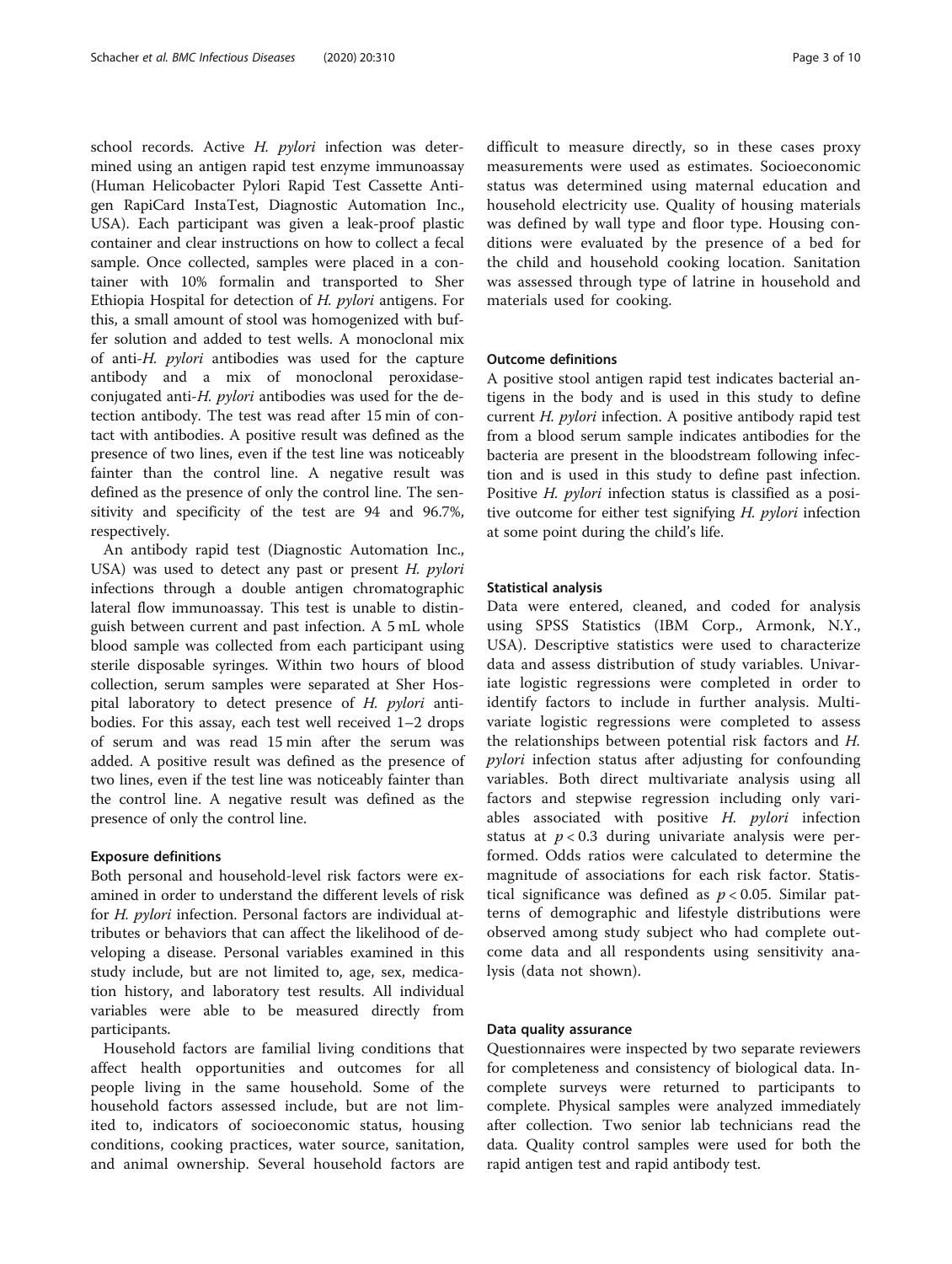<span id="page-3-0"></span>

| Table 1 Distribution of sociodemographic factors in |  |  |  |
|-----------------------------------------------------|--|--|--|
| schoolchildren in Ziway, central Ethiopia           |  |  |  |

| Personal Factors:                                  | Ν   | %    |
|----------------------------------------------------|-----|------|
| Age                                                |     |      |
| $< 5\,$                                            | 34  | 7.90 |
| $5 - 9$                                            | 210 | 48.7 |
| $10 - 14$                                          | 187 | 43.4 |
| Sex                                                |     |      |
| Male                                               | 219 | 50.5 |
| Female                                             | 215 | 49.5 |
| Have older siblings                                |     |      |
| Yes                                                | 265 | 61.2 |
| No                                                 | 168 | 38.8 |
| Vaccination status                                 |     |      |
| Vaccinated                                         | 426 | 98.2 |
| Unvaccinated                                       | 8   | 1.80 |
| Regularly breastfeeding                            |     |      |
| Yes                                                | 138 | 35.7 |
| No                                                 | 249 | 64.3 |
| Currently taking antibiotics                       |     |      |
| Yes                                                | 146 | 33.6 |
| No                                                 | 288 | 66.4 |
| Deworming medication in last 6 months <sup>a</sup> |     |      |
| Yes                                                | 313 | 72.1 |
| No                                                 | 121 | 27.9 |
| Hemoglobin count g/dL                              |     |      |
| < 11.5                                             | 17  | 3.90 |
| $\geq$ 11.5                                        | 417 | 96.1 |
| <b>Household Factors:</b>                          |     |      |
| Maternal education                                 |     |      |
| Formal                                             | 253 | 58.3 |
| Non-formal                                         | 181 | 41.7 |
| Maternal occupation                                |     |      |
| Housewife                                          | 197 | 45.4 |
| Employed                                           | 237 | 54.6 |
| Socioeconomic status <sup>b</sup>                  |     |      |
| Good                                               | 245 | 56.5 |
| Poor                                               | 189 | 43.5 |
| Lack of paracetamol <sup>c</sup>                   |     |      |
| Yes                                                | 28  | 6.50 |
| No                                                 | 406 | 93.5 |
| Residence location                                 |     |      |
| Rural                                              | 16  | 3.70 |
| Urban                                              | 418 | 96.3 |
| Number of people in house                          |     |      |
| $2 - 5$                                            | 282 | 65.0 |
| > 5                                                | 152 | 35.0 |
| Smokers in house                                   |     |      |
| Yes                                                | 18  | 4.20 |
| No                                                 | 414 | 95.8 |

| Personal Factors:                           | N   | %    |
|---------------------------------------------|-----|------|
| Housing materials <sup>d</sup>              |     |      |
| Good                                        | 369 | 85.0 |
| Poor                                        | 65  | 15.0 |
| Housing conditions <sup>e</sup>             |     |      |
| Good                                        | 384 | 88.5 |
| Poor                                        | 50  | 11.5 |
| Cooking location                            |     |      |
| Inside house                                | 332 | 76.7 |
| Outside house                               | 101 | 23.3 |
| Cooking with natural materials <sup>t</sup> |     |      |
| Yes                                         | 320 | 73.7 |
| No                                          | 114 | 26.3 |
| Gas or electric cooking                     |     |      |
| Yes                                         | 91  | 21.0 |
| No                                          | 343 | 79.0 |
| Any electricity use in household            |     |      |
| Yes                                         | 412 | 94.9 |
| No                                          | 22  | 5.10 |
| Cat or dog ownership                        |     |      |
| Yes                                         | 185 | 42.6 |
| No                                          | 249 | 57.4 |
| Farm animal ownership <sup>g</sup>          |     |      |
| Yes                                         | 150 | 34.6 |
| <b>No</b>                                   | 284 | 65.4 |
| Any animal ownership                        |     |      |
| Yes                                         | 275 | 63.4 |
| No                                          | 159 | 36.6 |
| Main water source                           |     |      |
| Piped                                       | 419 | 96.5 |
| Well/natural water source                   | 15  | 3.50 |
| Type of toilet                              |     |      |
| Flush or ventilated pit                     | 22  | 5.10 |
| Traditional pit or none                     | 409 | 94.9 |
| Waste disposal                              |     |      |
| Pit/field/other                             | 94  | 21.7 |
| Burning/garbage bin                         | 340 | 78.3 |
| Sanitation <sup>h</sup>                     |     |      |
| Good                                        | 260 | 59.9 |
| Poor                                        | 174 | 40.1 |

Deworming status was defined, received single dose (500 mg of mebendazole) as art of the mass school-based deworming programs in the past 6 months as ridenced form school records

good socioeconomic status defined as formal maternal education and any .<br>busehold electricity use

lack of paracetamol defined as lack of affordability or availability

<sup>a</sup>poor housing materials defined as mud and wood walls and uncovered<br>mud floor

poor housing conditions defined as no child bed and cooking inside main living

area in house<br><sup>f</sup>natural materials defined as dung, leaves, and wood<br><sup>g</sup>farm animals defined as hen, cow/ox, sheep, horse, goat, pig, and mule/donkey<br><sup>h</sup>poor sanitation defined as tradition pit or no toilet and using dung

# Table 1 Distribution of sociodemographic factors in schoolchildren in Ziway, central Ethiopia (Continued)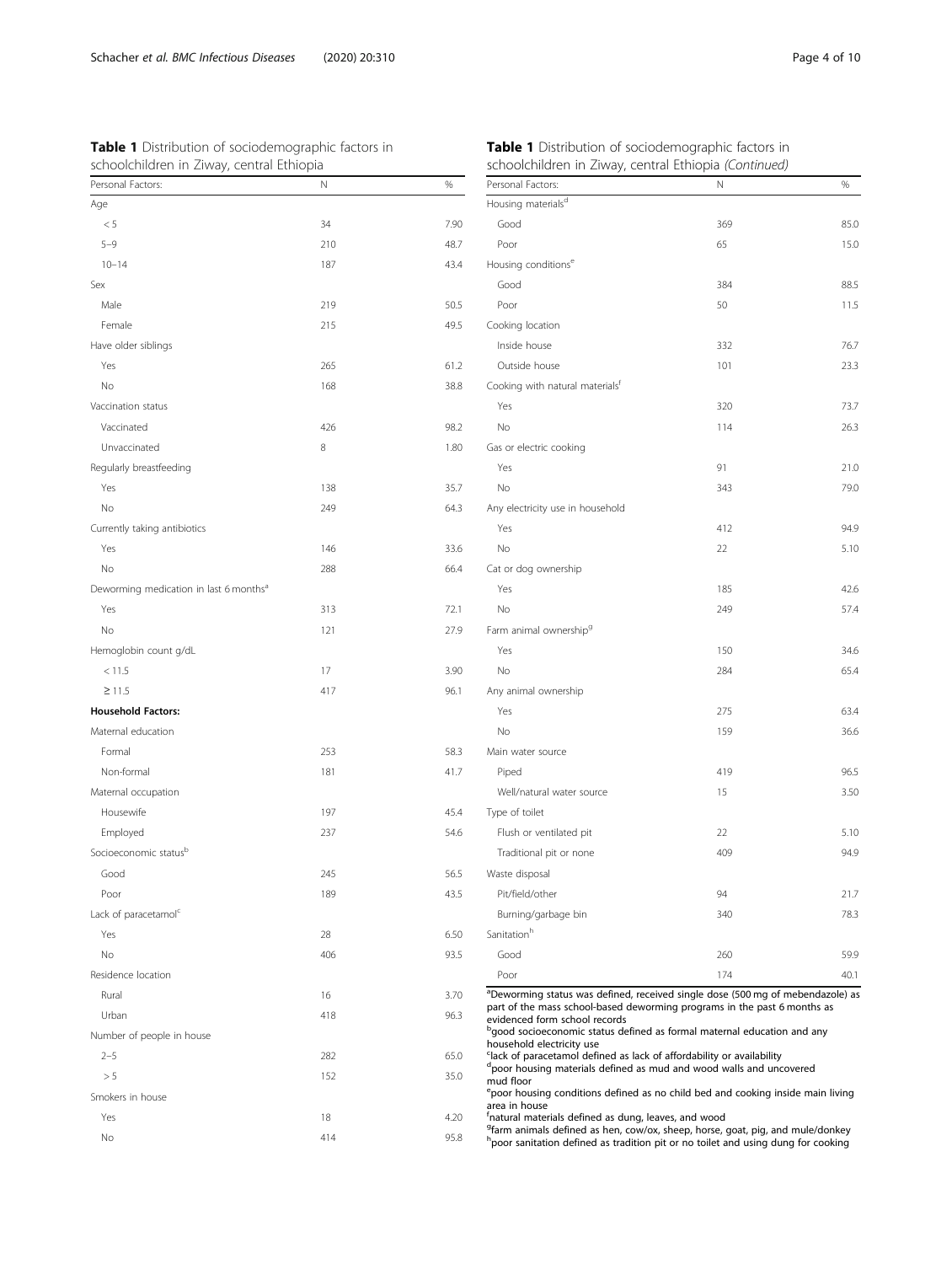# Results

### Sociodemographic distribution of study participants

A total of 434 schoolchildren participated in this study. The distribution of personal and household factors within the study population is summarized in Table [1](#page-3-0). Of the children who participated, 7.90% were less than 5 years old, 48.7% ages 5–9, and 43.4% ages 10–14. A slight majority were male (50.5%) and most were not currently taking antibiotics (66.4%). Urban living was most common (96.3%) so the majority of families used electricity in the household (94.9%), although 73.7% of families cooked with natural materials and only 21.0% with gas or electricity. About 40% of households were classified as having poor sanitation, though 94.9% had a traditional pit or no toilet. Animal ownership was common (63.4%) with 42.6% of households owning a cat or dog and 34.6% owning a farm animal. Only a small percent (4.2%) of children lived in a house with a cigarette smoker.

# Prevalence of H. pylori infection

Positive H. pylori infection status was defined as either current or previous infection. As seen in Table 2, the prevalence of H. pylori infection among tested schoolchildren was 65.7% (285/434).

## Association of Personal Factors and H. pylori infection

The crude associations between personal factors and H. pylori infection were assessed using univariate logistic regressions (Table [3](#page-5-0)). Of all the personal variables examined, univariate analysis found that the age group 10–14 showed statistically significant increased odds of infection (COR = 2.22, 95% CI: 1.06–4.66,  $p = 0.03$ ), while age group 5–9 demonstrated a borderline significant correlation (COR = 1.88, 95% CI: 0.91 – 3.89,  $p = 0.09$ ). Females (COR = 1.32, 95% CI: 0.89–1.97,  $p = 0.20$ ) and those currently taking antibiotics (COR =  $1.36$ ,  $95\%$  CI:  $0.90-2.07$ ,  $p = 0.14$ ) were also both associated with higher odds of H. pylori infection, though both failed to reach statistical significance.

Direct and stepwise multivariate logistic regressions were performed in order to determine any associations with H. pylori infection after adjusting for confounding factors. Direct multivariate analysis yielded similar trends as in univariate analysis, except none of the associations in this regression model reached statistical

Table 2 Prevalence of H. pylori infection among schoolchildren in Ziway, central Ethiopia

| H. <i>pylori</i> status | N   | %    |
|-------------------------|-----|------|
| Positive <sup>a</sup>   | 285 | 65.7 |
| Negative                | 149 | 34.3 |

<sup>a</sup>positive infection status defined as positive result for either antibody or antigen test

significance (Table [3\)](#page-5-0). Vaccination status was the only variable with an OR that greatly changed from crude to adjusted, with unvaccinated children showing a moderately strong non-significant association with higher odds of H. pylori infection (AOR = 2.13, 95% CI: 0.38–12.1,  $p = 0.39$ ). Stepwise multivariate analysis including only individual factors with a COR  $p < 0.3$  also yielded no statistically significant results, but again demonstrated that older age, female sex, and current antibiotic use were correlated with higher odds of H. pylori infection. Most ORs remained relatively stable throughout univariate and multivariate analysis.

# Association of Household Factors and H. pylori infection

The crude associations between household-level factors and H. pylori infection were assessed using univariate logistic regressions. Out of all household variables assessed, univariate analysis found that having a traditional pit or no toilet was the only factor associated with statistically significant increased odds of H. pylori infection (COR = 3.59, 95% CI: 1.47–8.77,  $p = 0.01$ ). Poor sanitation (COR = 1.46, 95% CI: 0.95–2.25,  $p = 0.08$ ) and no household electricity use (COR = 1.87, 95% CI: 0.66– 5.05,  $p = 0.25$ ) were also correlated with slightly higher odds of infection, though failed to reach statistical significance. Conversely, cigarette smokers living in the household significantly decreased the odds of positive H. *pylori* infection status  $(COR = 0.32, 95\% \text{ CI: } 0.12 - 0.84$ ,  $p = 0.02$ ). Rural dwelling (COR = 0.51, 95% CI: 0.19–1.39,  $p = 0.19$ ) and cooking with natural materials (COR = 0.72, 95% CI: 0.45–1.14,  $p = 0.16$ ) were both associated with statistically insignificant decreased odds of H. pylori infection.

Direct and stepwise multivariate logistic regressions were performed in order to determine associations with H. pylori infection after adjusting for confounding factors (Table [4](#page-6-0)). Direct multivariate analysis yielded similar trends as in univariate analysis, with traditional pit or no toilet being significantly associated with positive H. pylori status (AOR = 3.78, 95% CI: 1.40–10.3,  $p = 0.01$ ) and presence of household smokers significantly associated with negative infection status (AOR = 0.35, 95% CI: 0.12–0.99,  $p = 0.05$ ). Poor socioeconomic status (AOR = 3.85, 95% CI: 0.29–50.8.  $p = 0.31$ ), cat or dog ownership  $(AOR = 2.15, 95\% \text{ CI: } 0.98 - 4.72, p = 0.06)$ , and farm animal ownership (AOR = 2.03, 95% CI: 0.72–5.70,  $p = 0.18$ ) all showed increased moderate strengths of association with positive *H. pylori* infection status after adjustment, though failed to reach statistical significance. Informal maternal education (AOR = 0.39, 95% CI: 0.03-5.05,  $p =$ 0.47), rural residence (AOR = 0.40, 95% CI: 0.12–1.33,  $p = 0.14$ ), and any animal ownership (AOR = 0.45, 95% CI: 0.17–1.15,  $p = 0.09$ ) all showed statistically insignificant decreased odds of infection. Household factors with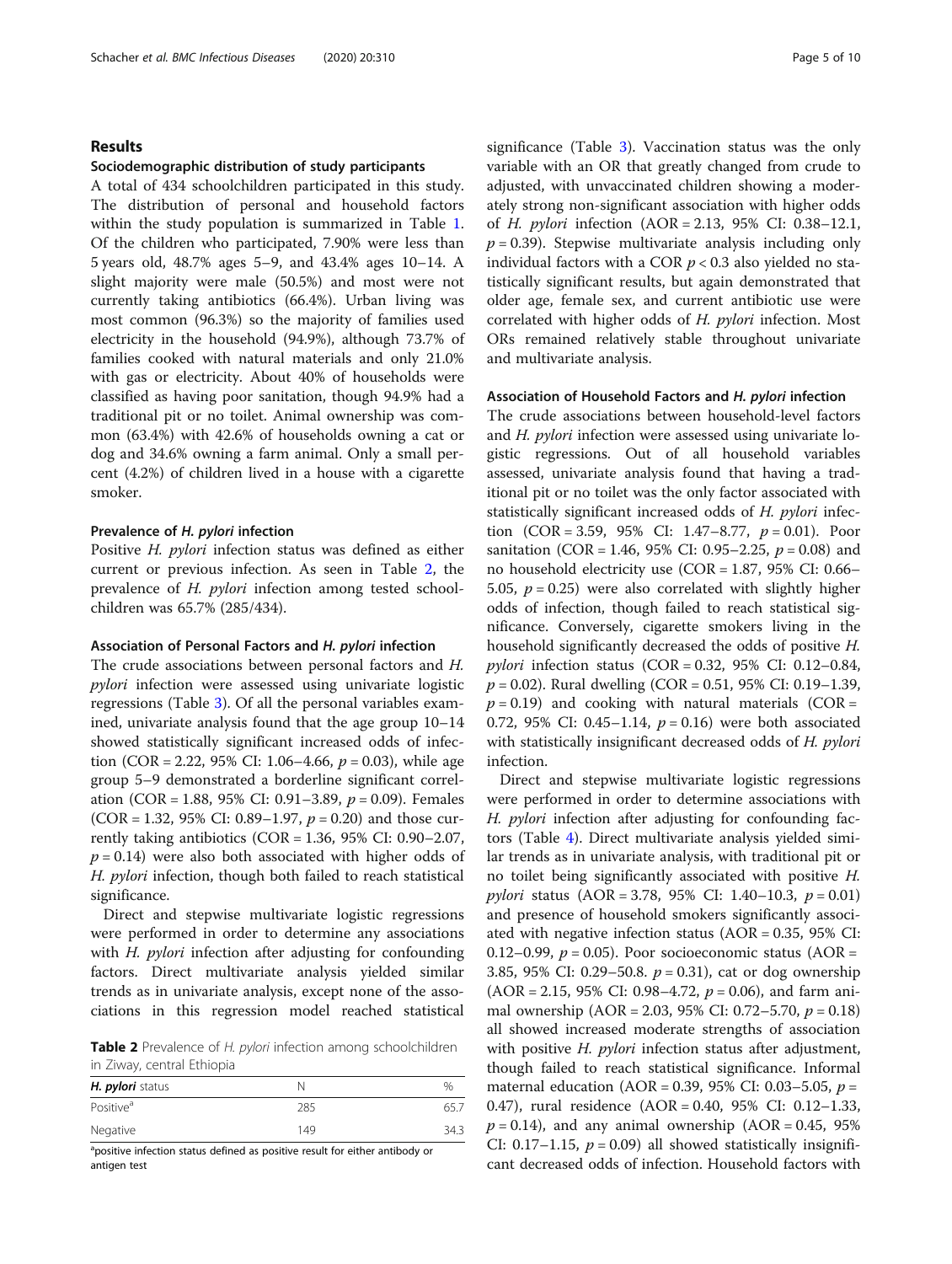<span id="page-5-0"></span>

|  |  |  | Table 3 Associations between personal factors and H. pylori infection status in schoolchildren in Ziway, central Ethiopia |  |  |  |
|--|--|--|---------------------------------------------------------------------------------------------------------------------------|--|--|--|
|  |  |  |                                                                                                                           |  |  |  |

|                                       | Positive | H. pylori | Negative       | H. pylori |              |                 |          |                |                 |      |                          |                 |      |
|---------------------------------------|----------|-----------|----------------|-----------|--------------|-----------------|----------|----------------|-----------------|------|--------------------------|-----------------|------|
|                                       | N        | %         | Ν              | $\%$      | COR          | (95% CI)        | P        | <b>AOR</b>     | (95% CI)        | P    | AOR <sup>a</sup>         | (95% CI)        | P    |
| Age                                   |          |           |                |           |              |                 |          |                |                 |      |                          |                 |      |
| $< 5\,$                               | 17       | 50.0      | 17             | 50.0      | $\mathbf{1}$ |                 |          | $\mathbf{1}$   |                 |      | $\overline{1}$           |                 |      |
| $5 - 9$                               | 137      | 65.2      | 73             | 34.8      | 1.88         | $(0.91 - 3.89)$ | 0.09     | 1.77           | $(0.81 - 3.87)$ | 0.15 | 1.82                     | $(0.87 - 3.80)$ | 0.11 |
| $10 - 14$                             | 129      | 69.0      | 58             | 31.0      | 2.22         | $(1.06 - 4.66)$ | 0.03     | 1.98           | $(0.88 - 4.44)$ | 0.10 | 2.07                     | $(0.98 - 4.39)$ | 0.06 |
| Sex                                   |          |           |                |           |              |                 |          |                |                 |      |                          |                 |      |
| Male                                  | 137      | 62.6      | 82             | 37.4      | $\mathbf{1}$ |                 |          | $\overline{1}$ |                 |      | $\overline{1}$           |                 |      |
| Female                                | 148      | 68.8      | 67             | 31.2      | 1.32         | $(0.89 - 1.97)$ | 0.20     | 1.36           | $(0.90 - 2.04)$ | 0.15 | 1.34                     | $(0.89 - 2.00)$ | 0.16 |
| Have older siblings                   |          |           |                |           |              |                 |          |                |                 |      |                          |                 |      |
| Yes                                   | 169      | 63.8      | 96             | 36.2      | 0.81         | $(0.54 - 1.22)$ | 0.32     | 0.76           | $(0.50 - 1.16)$ | 0.21 | $\overline{\phantom{a}}$ |                 |      |
| <b>No</b>                             | 115      | 68.5      | 53             | 31.5      | 1            |                 |          | $\mathbf{1}$   |                 |      |                          |                 |      |
| Vaccination status                    |          |           |                |           |              |                 |          |                |                 |      |                          |                 |      |
| Vaccinated                            | 280      | 65.7      | 146            | 34.3      | 1            |                 |          |                |                 |      |                          |                 |      |
| Unvaccinated                          | 5        | 62.5      | 3              | 37.5      | 0.87         | $(0.20 - 3.69)$ | 0.85     | 2.13           | $(0.38 - 12.1)$ | 0.39 |                          |                 |      |
| Regularly breastfeeding               |          |           |                |           |              |                 |          |                |                 |      |                          |                 |      |
| Yes                                   | 95       | 36.4      | 43             | 34.1      | $\mathbf{1}$ |                 |          | $\overline{1}$ |                 |      |                          |                 |      |
| <b>No</b>                             | 166      | 63.6      | 83             | 65.9      | 0.91         | $(0.58 - 1.42)$ | 0.66     | 0.93           | $(0.59 - 1.46)$ | 0.74 | $\equiv$                 |                 |      |
| Currently taking antibiotics          |          |           |                |           |              |                 |          |                |                 |      |                          |                 |      |
| Yes                                   | 89       | 61.0      | 57             | 39.0      | $\mathbf{1}$ |                 |          |                |                 |      |                          |                 |      |
| <b>No</b>                             | 196      | 68.1      | 92             | 31.9      | 1.36         | $(0.90 - 2.07)$ | 0.14     | 1.24           | $(0.80 - 1.91)$ | 0.34 | 1.26                     | $(0.82 - 1.93)$ | 0.29 |
| Deworming medication in last 6 months |          |           |                |           |              |                 |          |                |                 |      |                          |                 |      |
| Yes                                   | 204      | 65.2      | 109            | 34.8      | 0.92         | $(0.59 - 1.44)$ | 0.73     | 0.91           | $(0.57 - 1.44)$ | 0.68 |                          |                 |      |
| No                                    | 81       | 66.9      | 40             | 33.1      | $\mathbf{1}$ |                 |          | $\mathbf{1}$   |                 |      |                          |                 |      |
| Hemoglobin count g/dL                 |          |           |                |           |              |                 |          |                |                 |      |                          |                 |      |
| < 11.5                                | 10       | 58.8      | $\overline{7}$ | 41.2      | 0.74         | $(0.28 - 1.98)$ | 0.55     | 0.70           | $(0.22 - 2.25)$ | 0.55 |                          |                 |      |
| $\geq$ 11.5                           | 275      | 65.9      | 142            | 34.1      | $\mathbf{1}$ |                 | $\equiv$ | 1              |                 |      |                          |                 |      |

 $^{\circ}$ AOR includes only variables with COR  $p < 0.3$ 

a COR  $p < 0.3$  were further examined in stepwise multivariate analysis to find similar results. Having a traditional pit or no toilet was correlated with 3.93-fold higher odds of *H. pylori* infection (AOR = 3.93, 95% CI: 1.51–10.3,  $p = 0.01$ ), while the presence of cigarette smokers in the household demonstrated 68% lower odds of infection  $(AOR = 0.32, 95\% \text{ CI: } 0.11-0.89, p = 0.03)$ . Disposing of waste in pits or fields  $(COR = 0.61, 95\% \text{ CI:}$ 0.37–1.02.  $p = 0.06$ ) showed a borderline significant decrease in odds of infection. Associations were generally strengthened from univariate analysis to multivariate adjustment.

# **Discussion**

This study identified the prevalence of H. *pylori* infection in central Ethiopian schoolchildren and provides additional evidence for associations between distinct personal and household correlates and infection status. Positive infection status was significantly associated with older age at the individual level and having a traditional

pit or no toilet at the household level. Presence of smokers in the household showed statistically significant decreased odds of infection. There was a borderline significant negative correlation between infection and pit or field waste disposal as well.

The *H. pylori* prevalence rate in schoolchildren in Ziway, Ethiopia was 65.7%, signifying that over half of children less than 15 years old have been infected at some point in their life. This rate is higher than reports of the average global prevalence  $[3, 4]$  $[3, 4]$  $[3, 4]$  $[3, 4]$ , though comparable to recent studies in rural Ethiopia [\[17](#page-9-0), [18\]](#page-9-0). However, previously reported rates are inclusive of all age ranges, not just school-aged children. Assuming the trend of increased infection with older age continues, this suggests an overall higher disease prevalence in central Ethiopia than calculated in this study.

Of all the personal variables assessed, older age was associated with higher odds of positive H. pylori infection status, with ages 10–14 having a stronger association than ages 5–9. Older age is a common risk factor for H.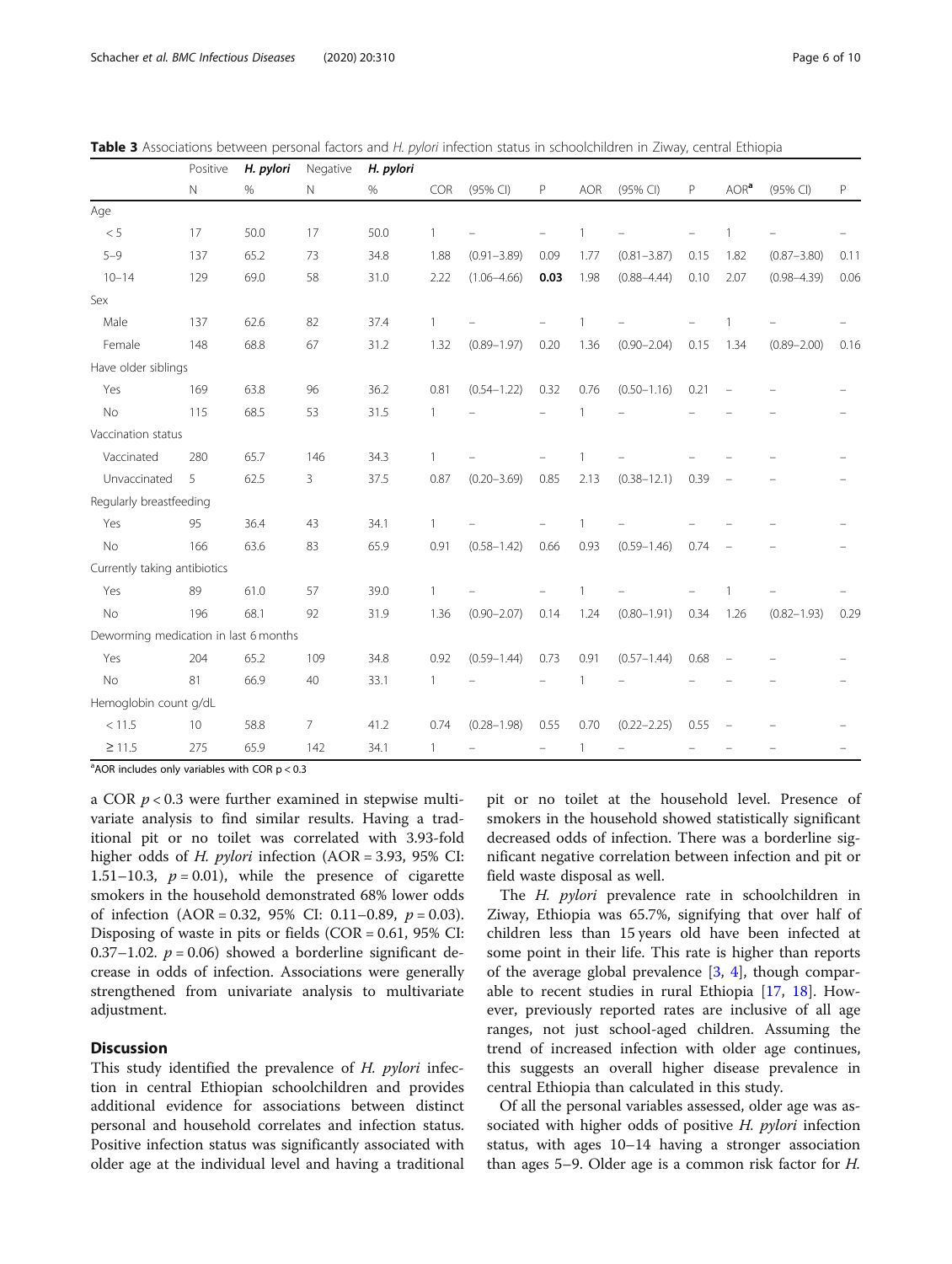<span id="page-6-0"></span>

|  | Table 4 Associations between household factors and H. pylori infection status in school children in Ziway, central Ethiopia |  |  |
|--|-----------------------------------------------------------------------------------------------------------------------------|--|--|
|  |                                                                                                                             |  |  |

|                                                |     |      | Positive H. pylori Negative H. pylori |      |              |                                                  |                          |                |                                                 |      |                  |                      |      |
|------------------------------------------------|-----|------|---------------------------------------|------|--------------|--------------------------------------------------|--------------------------|----------------|-------------------------------------------------|------|------------------|----------------------|------|
|                                                | N   | %    | N                                     | $\%$ |              | COR (95% CI)                                     | P                        |                | AOR (95% CI)                                    | P    | AOR <sup>a</sup> | (95% CI)             | P    |
| Maternal education                             |     |      |                                       |      |              |                                                  |                          |                |                                                 |      |                  |                      |      |
| Formal                                         | 162 | 64.0 | 91                                    | 36.0 | 1            |                                                  |                          |                |                                                 |      |                  |                      |      |
| Non-formal                                     | 123 | 68.0 | 58                                    | 32.0 | 1.19         | $(0.80 - 1.79)$ 0.40                             |                          | 0.39           | $(0.03 - 5.05)$                                 | 0.47 |                  |                      |      |
| Maternal occupation                            |     |      |                                       |      |              |                                                  |                          |                |                                                 |      |                  |                      |      |
| Housewife                                      | 136 | 69.0 | 61                                    | 31.0 | 1.32         |                                                  |                          |                | $(0.88-1.97)$ 0.18 1.24 $(0.81-1.91)$ 0.32 1.27 |      |                  | $(0.84 - 1.94)$      | 0.26 |
| Employed                                       | 149 | 62.9 | 88                                    | 37.1 | 1            |                                                  |                          | -1             |                                                 |      | $\mathbf{1}$     |                      |      |
| Socioeconomic statusb                          |     |      |                                       |      |              |                                                  |                          |                |                                                 |      |                  |                      |      |
| Good                                           | 155 | 63.3 | 90                                    | 36.7 | 1            |                                                  |                          |                |                                                 |      |                  |                      |      |
| Poor                                           | 130 | 68.8 | 59                                    | 31.2 | 1.29         | $(0.86 - 1.91)$ 0.23                             |                          |                | 3.85 (0.29-50.8) 0.31                           |      | 1.33             | $(0.86 - 2.06)$ 0.21 |      |
| Lack of paracetamol <sup>c</sup>               |     |      |                                       |      |              |                                                  |                          |                |                                                 |      |                  |                      |      |
| Yes                                            | 19  | 67.9 | 9                                     | 32.1 | 1.11         | $(0.49 - 2.52)$ 0.80                             |                          |                | $1.05$ $(0.42-2.59)$ $0.92$ -                   |      |                  |                      |      |
| <b>No</b>                                      | 266 | 65.5 | 140                                   | 34.5 | 1            |                                                  |                          | -1             |                                                 |      |                  |                      |      |
| Residence location                             |     |      |                                       |      |              |                                                  |                          |                |                                                 |      |                  |                      |      |
| Rural                                          | 8   | 50.0 | 8                                     | 50.0 | 0.51         |                                                  |                          |                | $(0.19-1.39)$ 0.19 0.40 $(0.12-1.33)$ 0.14 0.39 |      |                  | $(0.12 - 1.25)$      | 0.11 |
| Urban                                          | 277 | 66.3 | 141                                   | 33.7 | 1            |                                                  |                          |                |                                                 |      |                  |                      |      |
| Number of people in house                      |     |      |                                       |      |              |                                                  |                          |                |                                                 |      |                  |                      |      |
| $2 - 5$                                        | 182 | 64.5 | 100                                   | 35.5 | 1            |                                                  |                          |                |                                                 |      |                  |                      |      |
| > 5                                            | 103 | 67.8 | 49                                    | 32.2 |              | 1.16 (0.76-1.76) 0.50 1.19 (0.75-1.90) 0.45      |                          |                |                                                 |      |                  |                      |      |
| Smokers in house                               |     |      |                                       |      |              |                                                  |                          |                |                                                 |      |                  |                      |      |
| Yes                                            | 7   | 38.9 | 11                                    | 61.1 | 0.32         | $(0.12 - 0.84)$ 0.02 0.35                        |                          |                | $(0.12 - 0.99)$ 0.05 0.32                       |      |                  | $(0.11 - 0.89)$ 0.03 |      |
| <b>No</b>                                      | 276 | 66.7 | 138                                   | 33.3 | 1            |                                                  |                          |                |                                                 |      |                  |                      |      |
| Housing materials <sup>d</sup>                 |     |      |                                       |      |              |                                                  |                          |                |                                                 |      |                  |                      |      |
| Good                                           | 240 | 65.0 | 129                                   | 35.0 | 1            |                                                  |                          |                |                                                 |      |                  |                      |      |
| Poor                                           | 45  | 69.2 | 20                                    | 30.8 | 1.21         | $(0.69 - 2.14)$ 0.51                             |                          |                | 1.37 (0.73-2.59) 0.33                           |      |                  |                      |      |
| Housing conditions <sup>e</sup>                |     |      |                                       |      |              |                                                  |                          |                |                                                 |      |                  |                      |      |
| Good                                           | 251 | 65.4 | 133                                   | 34.6 | 1            |                                                  |                          |                |                                                 |      |                  |                      |      |
| Poor                                           | 34  | 68   | 16                                    | 32   | 1.13         | $(0.60 - 2.12)$ 0.71                             |                          | 0.98           | $(0.49 - 1.94)$ 0.95                            |      |                  |                      |      |
| Cooking location                               |     |      |                                       |      |              |                                                  |                          |                |                                                 |      |                  |                      |      |
| Inside house                                   | 222 | 66.9 | 110                                   | 33.1 | 1            |                                                  |                          |                |                                                 |      |                  |                      |      |
| Outside house                                  | 62  | 61.4 | 39                                    | 38.6 | 0.79         | $(0.50 - 1.25)$ 0.31                             |                          |                | $0.69$ $(0.40-1.19)$ 0.18                       |      |                  |                      |      |
| $\mathsf{f}$<br>Cooking with natural materials |     |      |                                       |      |              |                                                  |                          |                |                                                 |      |                  |                      |      |
| Yes                                            | 204 | 63.7 | 116                                   | 36.3 |              | 0.72 (0.45-1.14) 0.16 0.65 (0.34-1.24) 0.19 0.65 |                          |                |                                                 |      |                  | $(0.39 - 1.09)$ 0.10 |      |
| $\rm No$                                       | 81  | 71.1 | 33                                    | 28.9 | $\mathbf{1}$ |                                                  |                          | -1             |                                                 |      | 1                |                      |      |
| Gas or electric cooking                        |     |      |                                       |      |              |                                                  |                          |                |                                                 |      |                  |                      |      |
| Yes                                            | 62  | 68.1 | 29                                    | 31.9 | $\mathbf{1}$ |                                                  | $\overline{\phantom{0}}$ | 1              |                                                 |      |                  |                      |      |
| No                                             | 223 | 65.0 | 120                                   | 35.0 |              | 0.87 (0.53-1.42) 0.58 0.90 (0.45-1.80) 0.77      |                          |                |                                                 |      |                  |                      |      |
| Any electricity use in household               |     |      |                                       |      |              |                                                  |                          |                |                                                 |      |                  |                      |      |
| Yes                                            | 268 | 65.0 | 114                                   | 35.0 | $\mathbf{1}$ |                                                  | $\overline{\phantom{0}}$ | $\overline{1}$ | $\qquad \qquad -$                               |      | 1                |                      |      |
| $\rm No$                                       | 17  | 77.3 | 5                                     | 22.7 |              | 1.87 (0.66-5.05) 0.25 1.94 (0.47-7.98) 0.36 2.53 |                          |                |                                                 |      |                  | $(0.76 - 8.51)$ 0.13 |      |
| Cat or dog ownership                           |     |      |                                       |      |              |                                                  |                          |                |                                                 |      |                  |                      |      |
| Yes                                            | 125 | 67.6 | 60                                    | 32.4 |              | 1.16 (0.78-1.73) 0.47 2.15 (0.98-4.72) 0.06 -    |                          |                |                                                 |      |                  |                      |      |
| $\rm No$                                       | 160 | 64.3 | 89                                    | 35.7 | $\mathbf{1}$ |                                                  |                          | -1             |                                                 |      |                  |                      |      |
| Farm animal ownership <sup>9</sup>             |     |      |                                       |      |              |                                                  |                          |                |                                                 |      |                  |                      |      |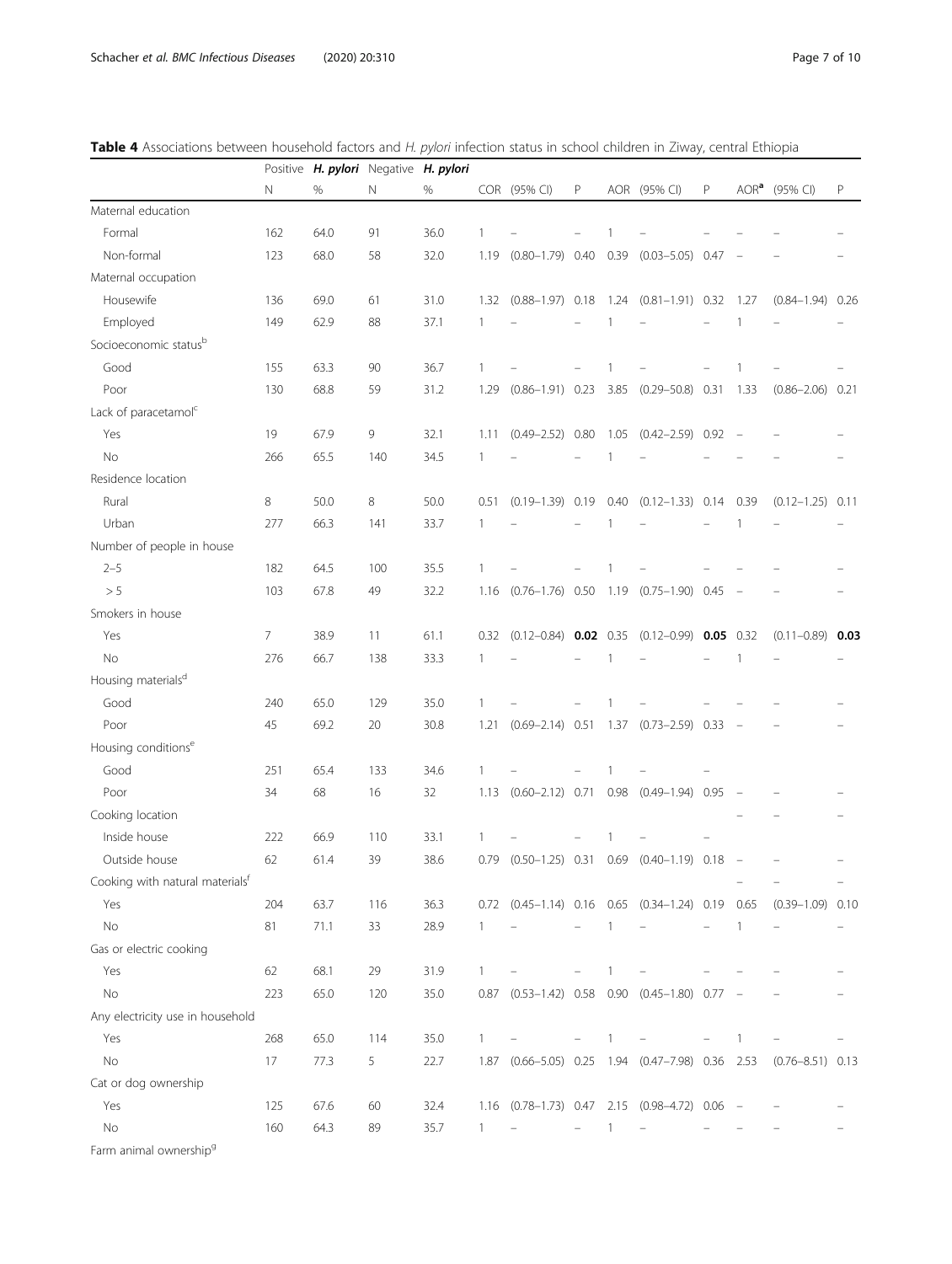| Table 4 Associations between household factors and H. pylori infection status in school children in Ziway, central Ethiopia |  |  |  |
|-----------------------------------------------------------------------------------------------------------------------------|--|--|--|
| (Continued)                                                                                                                 |  |  |  |

|                           | Positive | H. pylori Negative |     | H. pylori |            |                 |      |            |                 |      |                   |                 |      |
|---------------------------|----------|--------------------|-----|-----------|------------|-----------------|------|------------|-----------------|------|-------------------|-----------------|------|
|                           | N        | %                  | N   | $\%$      | <b>COR</b> | (95% CI)        | P    | <b>AOR</b> | (95% CI)        | P    | AOR <sup>a</sup>  | (95% CI)        | P    |
| Yes                       | 105      | 70.0               | 45  | 30.0      | 1.35       | $(0.88 - 2.06)$ | 0.17 | 2.03       | $(0.72 - 5.70)$ | 0.18 | 1.16              | $(0.51 - 2.68)$ | 0.72 |
| No                        | 180      | 63.4               | 104 | 36.6      |            |                 |      |            |                 |      |                   |                 |      |
| Any animal ownership      |          |                    |     |           |            |                 |      |            |                 |      |                   |                 |      |
| Yes                       | 183      | 66.5               | 92  | 33.5      | 1.11       | $(0.74 - 1.67)$ | 0.61 | 0.45       | $(0.17 - 1.15)$ | 0.09 | $\qquad \qquad -$ |                 |      |
| No                        | 102      | 64.2               | 57  | 35.8      | 1          |                 |      |            |                 |      |                   |                 |      |
| Main water source         |          |                    |     |           |            |                 |      |            |                 |      |                   |                 |      |
| Piped                     | 276      | 65.9               | 143 | 34.1      |            |                 |      |            |                 |      |                   |                 |      |
| Well/natural water source | 9        | 60.0               | 6   | 40.0      | 0.78       | $(0.27 - 2.23)$ | 0.64 | 0.65       | $(0.17 - 2.59)$ | 0.55 |                   |                 |      |
| Type of toilet            |          |                    |     |           |            |                 |      |            |                 |      |                   |                 |      |
| Flush or ventilated pit   | 8        | 36.4               | 14  | 63.6      |            |                 |      |            |                 |      |                   |                 |      |
| Traditional pit or none   | 275      | 67.2               | 134 | 32.8      | 3.59       | $(1.47 - 8.77)$ | 0.01 | 3.78       | $(1.40 - 10.3)$ | 0.01 | 3.93              | $(1.51 - 10.3)$ | 0.01 |
| Waste disposal            |          |                    |     |           |            |                 |      |            |                 |      |                   |                 |      |
| pit/field/other           | 54       | 57.4               | 40  | 42.6      | 0.64       | $(0.40 - 1.02)$ | 0.06 | 0.61       | $(0.36 - 1.04)$ | 0.07 | 0.61              | $(0.37 - 1.02)$ | 0.06 |
| burning/garbage bin       | 231      | 67.9               | 109 | 32.1      |            |                 |      |            |                 |      |                   |                 |      |
| Sanitationh               |          |                    |     |           |            |                 |      |            |                 |      |                   |                 |      |
| Good                      | 181      | 62.8               | 107 | 37.2      |            |                 |      |            |                 |      |                   |                 |      |
| Poor                      | 104      | 71.2               | 42  | 28.8      | 1.46       | $(0.95 - 2.25)$ | 0.08 | 1.10       | $(0.46 - 2.60)$ | 0.83 | 1.15              | $(0.50 - 2.62)$ | 0.75 |

 $^{\text{a}}$ AOR includes only variables with COR  $p < 0.3$ 

<sup>b</sup>good socioeconomic status defined as formal maternal education and any household electricity use

<sup>C</sup>ack of paracetamol defined as lack of affordability or availability

d<sub>poor housing materials defined as mud and wood walls and uncovered mud floor</sub>

epoor housing conditions defined as no child bed and cooking inside main living area in house

f natural materials defined as dung, leaves, and wood

<sup>g</sup>farm animals defined as hen, cow/ox, sheep, horse, goat, pig, and mule/donkey

h poor sanitation defined as tradition pit or no toilet and using dung for cooking

pylori infection cited in previous studies [\[9](#page-9-0), [13](#page-9-0)–[15](#page-9-0), [18](#page-9-0), [20](#page-9-0)–[24](#page-9-0)]. There is no consensus yet whether this trend is due to cumulative increased risk over a lifetime [\[11,](#page-9-0) [22](#page-9-0)] or decreased risk of infection in each subsequent birth cohort causing older cohorts to have higher infection rates comparatively [\[20,](#page-9-0) [24](#page-9-0)]. Due to the nature of this study, the data presented here cannot support one hypothesis over the other.

Of all the household-level factors investigated, having a traditional pit or no toilet at all was significantly associated with 3.93-fold higher odds of H. pylori infection after adjusting for confounding factors. To date, contradictory literature exists regarding associations between latrine use and H. pylori infection status [\[14,](#page-9-0) [18](#page-9-0)]. Having no toilet or a traditional pit could increase the possibility of contact with fecal material as compared to flush toilets or ventilated pits. In a study on traditional pit sanitation in Malawi, it was found that traditional pits can promote transmission of fecal-oral diseases due to lack of maintenance, poor disposal of feces, fouled washwater, and potential for pit surcharging [[25](#page-9-0)]. Flush toilets, on the other hand, have been proposed as a mechanism for disease vector removal, which can help

prevent further infection [[14\]](#page-9-0). Since *H. pylori* can be detected in fecal material [[7,](#page-9-0) [8\]](#page-9-0), using traditional pits or no toilet may increase the potential for contact with the bacteria and facilitate infection. The significant association between toilet type and infection status reported in this study thus supports the proposed fecal-oral route of transmission for H. pylori. Accordingly, hygiene education and availability of alternative toilet types are potential areas of focus for disease control and prevention.

Strikingly, at the household level the presence of cigarette smokers in the household was significantly correlated with 68% decreased odds of H. pylori infection after adjusting for confounding factors. Previous studies have published conflicting results on the relationship between smoking as a personal attribute and H. pylori infection status  $[18, 26]$  $[18, 26]$  $[18, 26]$  $[18, 26]$ , though there is little data addressing infection rates in those living with smokers. In other developing African countries, smoking is more common among wealthy people [[27\]](#page-9-0). Considering the small number of children in this study with family members that smoke, the presence of smokers in the household could thus be indicative of good socioeconomic status. Poorer socioeconomic status has been previously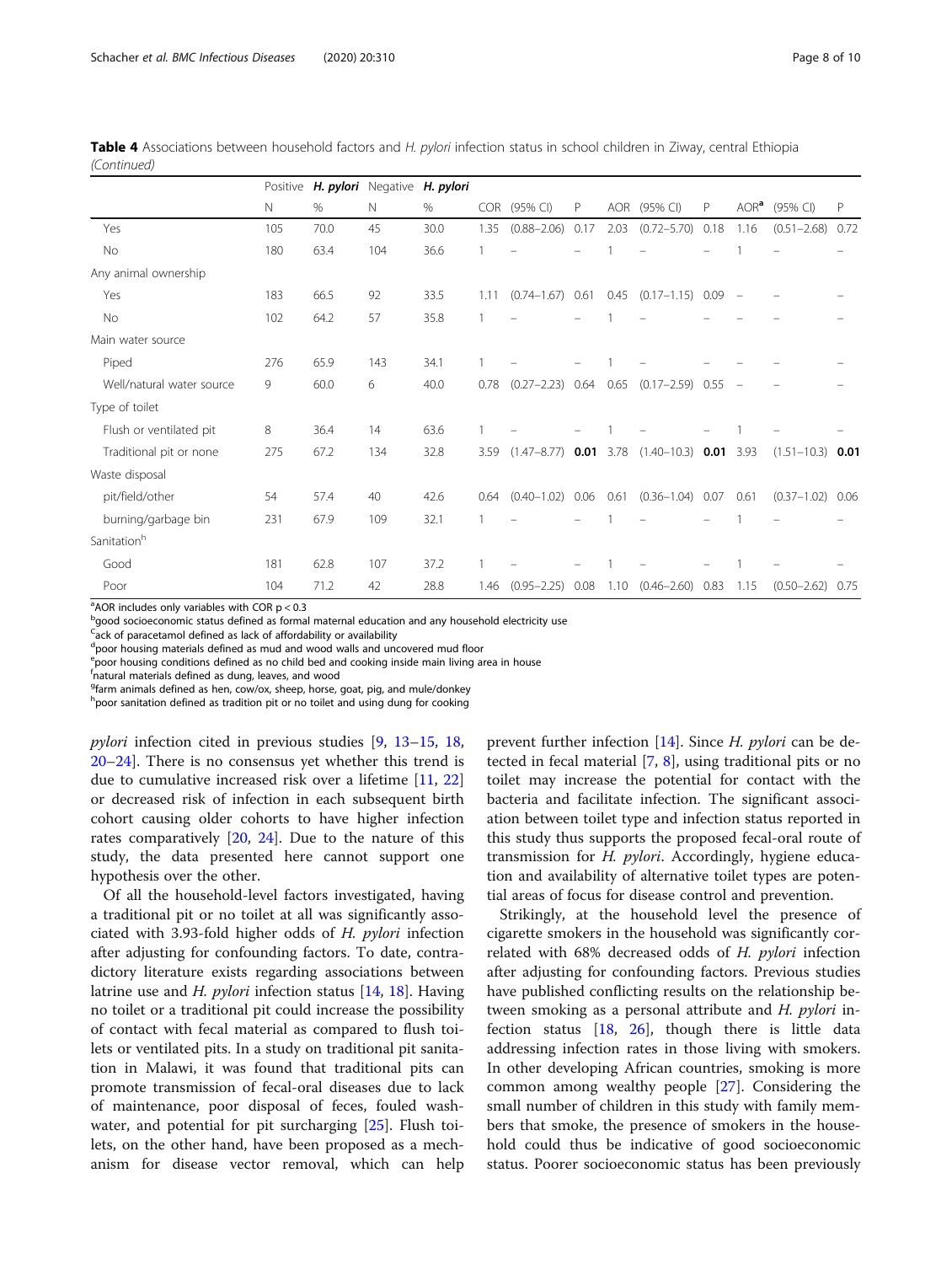reported to be associated with increased H. pylori infection  $[11, 13, 21, 23]$  $[11, 13, 21, 23]$  $[11, 13, 21, 23]$  $[11, 13, 21, 23]$  $[11, 13, 21, 23]$  $[11, 13, 21, 23]$  $[11, 13, 21, 23]$  $[11, 13, 21, 23]$  $[11, 13, 21, 23]$ , perhaps due to limited access to food, water, healthcare, and soap, among other things. This suggests that poverty and access to education may be possible targets for H. pylori prevention. Yet, as another explanation, Ogihara et al. proposed that chemical interactions between nicotine smoke and gastric mucosa can increase gastric acidity and mucosal atrophy, assisting in the auto-eradication of *H. pylori* infections  $[26]$  $[26]$ . It is unknown whether secondhand smoke exposure can lead to similar results. It is also possible that if adults who smoke have lower prevalence rates, there is less potential for household transmission. However, since this study does not address cigarette smoking as a personal variable, it remains unclear how the presence of smokers in the household influences H. pylori infection status. The effects of smoking on bacterial transmission in parents and children warrants further investigation.

Additionally, pit or field waste disposal was borderline significantly associated with decreased odds of positive H. pylori infection status as compared to burning or using garbage bins. A previous study in Asella, central Ethiopia describes limited access to door-to-door waste collection services in Ethiopian towns outside of the capital city [[28\]](#page-9-0). Waste disposed in garbage bins in Ziway may thus not be frequently collected and instead stored in the home for extended periods of time. A study in Ghana found that storing solid waste in open containers in the home increased the presence of houseflies, which was in turn associated with increased gastrointestinal disease occurrence in children [[29\]](#page-9-0). Similarly, Parente et al. found that the absence of garbage collection services is positively associated with H. *pylori* infection  $[30]$  $[30]$ . Houseflies are known vectors for disease transmission from fecal matter to food. It is thus possible that garbage bin waste disposal increases vector-borne transmission of H. pylori, again aligning with the proposed fecal-oral route of transmission. However, further investigation on waste management and disposal practices is needed to explore this possibility.

These findings should be interpreted in light of a few study limitations. First, a cross-sectional study design was used as there were no previously available baseline data on H. pylori infection status. Because of the observational nature of this study, it is difficult to conclude temporality and causality between personal and household variables and infection. A longitudinal study is needed to confirm our findings and assess the possibility of reverse causality. Additionally, only a small region of central Ethiopia was sampled, limiting the generalizability of the reported prevalence rates to the entire country. It is also probable that some residual confounding personal or household factors were excluded from analysis despite the large number of variables examined. Surveying the parents instead of the participants themselves limited the collection of information on child-specific variables such as frequency of handwashing after using the latrine or whether a child helps with food preparation. Our study participants were apparently healthy children enrolled in primary school, so the observed individual and household risk factors for H pylori infection might be different if we included children who dropped out or never attended the school. A further limitation of the current study is that some subgroup categories had small sample sizes which led to wide and imprecise confidence intervals for those observed measures of association.

Despite these limitations, this study is the first to differentiate between personal- and household-level risk factors for *H. pylori* infection in a developing country. This distinction allows for a more thorough assessment of disease transmission and determination of which prevention efforts are most useful for disease control. The high rate of participation and large sample size used serve to strengthen the study findings. Additionally, because separate antigen and antibody rapid tests were performed, analyses were able to assess risk factors for both current and past infection.

# Conclusion

Our data from a developing country provides additional support for older age as a personal risk factor for  $H.$  pylori infection and identifies correlations between socioeconomic and sanitation household factors and positive childhood infection status. The associations reported here support the hypothesized fecal-oral route of transmission for *H. pylori*. Further longitudinal research is needed to establish causality and exact mechanisms.

#### Abbreviations

H. pylori: Helicobacter pylori; WHO: World Health Organization

#### Acknowledgments

We are grateful for the parents/guardians and children at each school who generously provided their information and thank the school administrators for facilitating stool collection and for their commitment during the fieldwork. We also thank two Colgate University undergraduate students, Katherine Titterton '17 and John Santiago '17, for their assistance with the fieldwork in Ethiopia. The views expressed here are those of the author(s) and not necessarily those of Colgate University or the Department of Medical Laboratory Sciences, College of Health Sciences, Addis Ababa University. The abstract has been presented as a poster on National Council on Undergraduate Research (NCUR) m([https://apps.cur.org/ncur2020/search/](https://apps.cur.org/ncur2020/search/Display_NCUR.aspx?id=114906) [Display\\_NCUR.aspx?id=114906](https://apps.cur.org/ncur2020/search/Display_NCUR.aspx?id=114906)).

#### Authors' contributions

BT conceived and designed the study, participated in fieldwork data collection, and wrote this manuscript. KS, HS, and CC performed data analysis and interpretation and prepared the preliminary results and draft of the manuscript. SW and MT participated in data collection, interpretation of data, and the critical review of the manuscript. AT and KD participated in data analysis and interpretation and critically reviewed the manuscript. All authors read and approved the final manuscript.